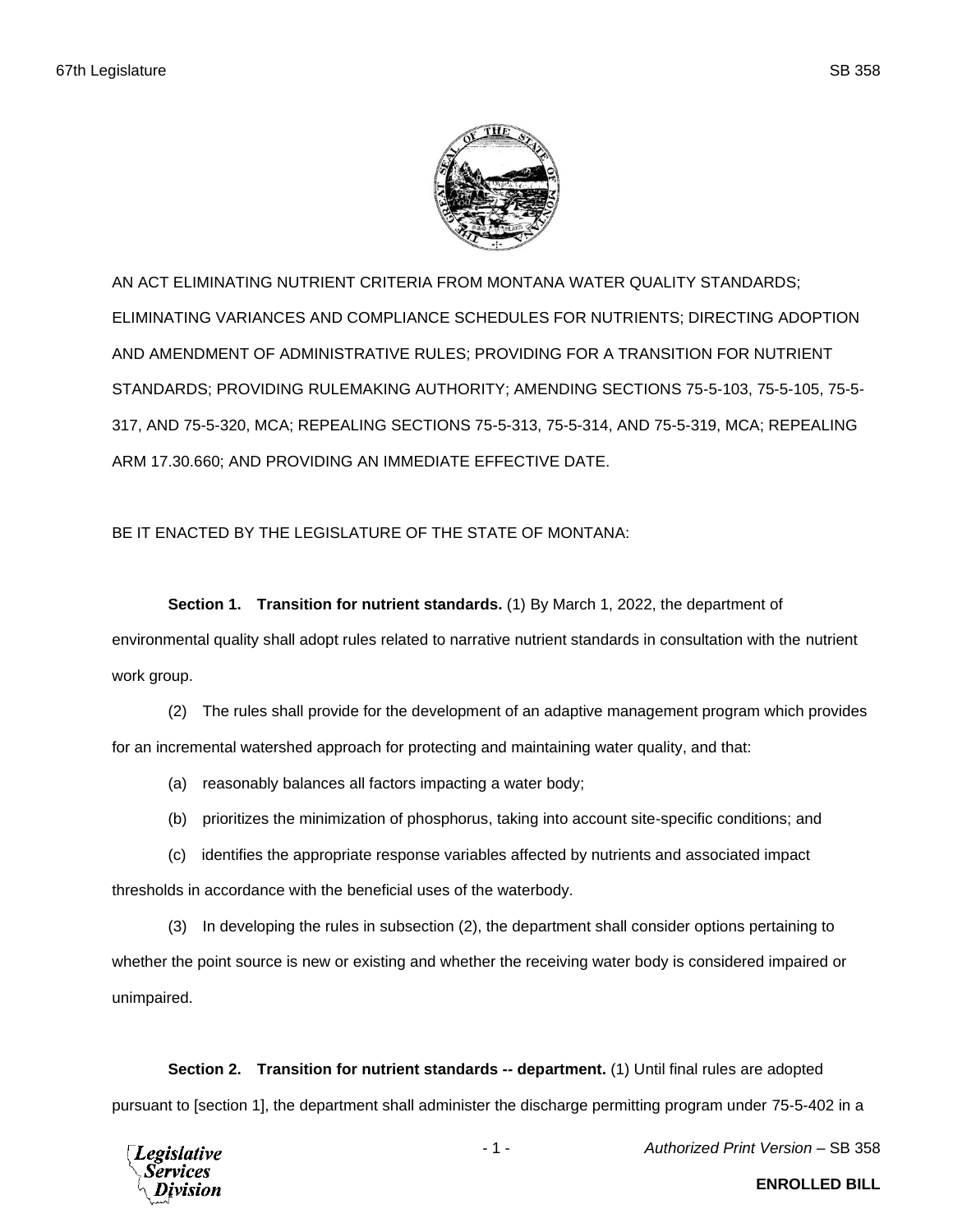manner consistent with ARM 17.30.637 and the intent of [this act].

(2) Any nutrient standards variances currently authorized and effective are hereby authorized and effective under 75-5-320 until otherwise amended or repealed.

**Section 3. Board to amend rules.** The board of environmental review shall amend ARM 17.30.201, 17.30.507, 17.30.516, 17.30.602, 17.30.619, 17.30.622, 17.30.623, 17.30.624, 17.30.625, 17.30.626, 17.30.627, 17.30.628, 17.30.629, 17.30.635, 17.30.702, and 17.30.715 to delete all references to department circular DEQ-12A, department circular DEQ-12B, base numeric nutrient standards, and nutrient standards variances.

**Section 4. Department to amend rules.** The department of environmental quality shall amend ARM 17.30.602 to delete all references to department circular DEQ-12A, department circular DEQ-12B, base numeric nutrient standards, and nutrient standards variances.

**Section 5.** Section 75-5-103, MCA, is amended to read:

"**75-5-103. (Temporary) Definitions.** Unless the context requires otherwise, in this chapter, the following definitions apply:

- (1) "Associated supporting infrastructure" means:
- (a) electric transmission and distribution facilities;
- (b) pipeline facilities;
- (c) aboveground ponds and reservoirs and underground storage reservoirs;
- (d) rail transportation;
- (e) aqueducts and diversion dams;
- (f) devices or equipment associated with the delivery of an energy form or product produced at an

energy development project; or

(g) other supporting infrastructure, as defined by board rule, that is necessary for an energy

development project.

(2) (a) "Base numeric nutrient standards" means numeric water quality criteria for nutrients in surface



- 2 - *Authorized Print Version* – SB 358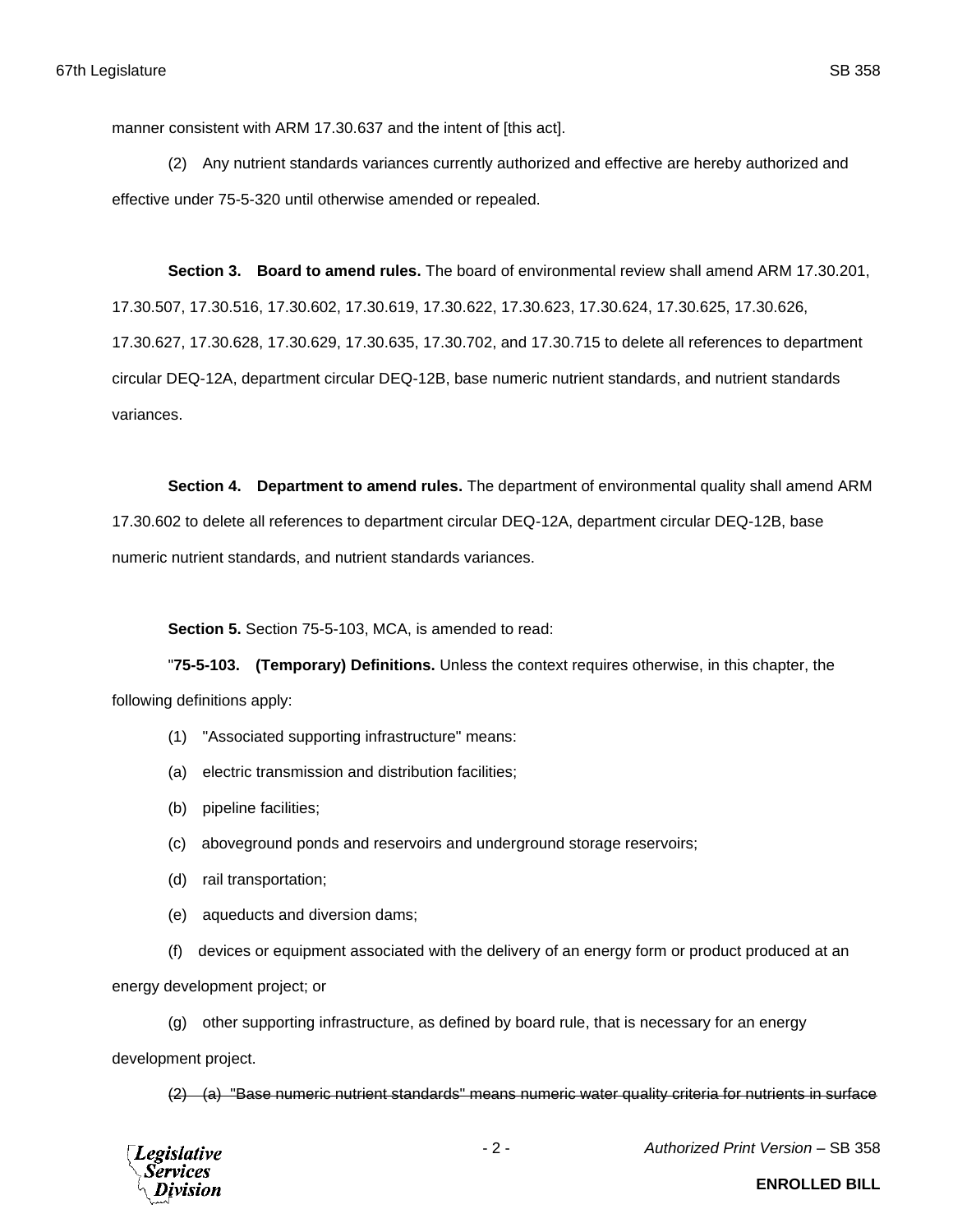water that are adopted to protect the designated uses of a surface water body.

(b) The term does not include numeric water quality standards for nitrate, nitrate plus nitrite, or nitrite that are adopted to protect human health.

 $(3)(2)$  "Board" means the board of environmental review provided for in 2-15-3502.

(4)(3) "Contamination" means impairment of the quality of state waters by sewage, industrial wastes, or other wastes, creating a hazard to human health.

(5)(4) "Council" means the water pollution control advisory council provided for in 2-15-2107.

 $(6)(5)$  (a) "Currently available data" means data that is readily available to the department at the time a decision is made, including information supporting its previous lists of water bodies that are threatened or impaired.

(b) The term does not mean new data to be obtained as a result of department efforts.

 $(7)(6)$  "Degradation" means a change in water quality that lowers the quality of high-quality waters for a parameter. The term does not include those changes in water quality determined to be nonsignificant pursuant to 75-5-301(5)(c).

 $(8)(7)$  "Department" means the department of environmental quality provided for in 2-15-3501.

 $(9)$ (8) "Disposal system" means a system for disposing of sewage, industrial, or other wastes and includes sewage systems and treatment works.

(10)(9) "Effluent standard" means a restriction or prohibition on quantities, rates, and concentrations of chemical, physical, biological, and other constituents that are discharged into state waters.

(11)(10) (a) "Energy development project" means each plant, unit, or other development and associated developments, including any associated supporting infrastructure, designed for or capable of:

(i) generating electricity;

(ii) producing gas derived from coal;

(iii) producing liquid hydrocarbon products;

(iv) refining crude oil or natural gas;

(v) producing alcohol to be blended for ethanol-blended gasoline and that are eligible for a tax

incentive pursuant to Title 15, chapter 70, part 5;

(vi) producing biodiesel and that are eligible for a tax incentive for the production of biodiesel pursuant



- 3 - *Authorized Print Version* – SB 358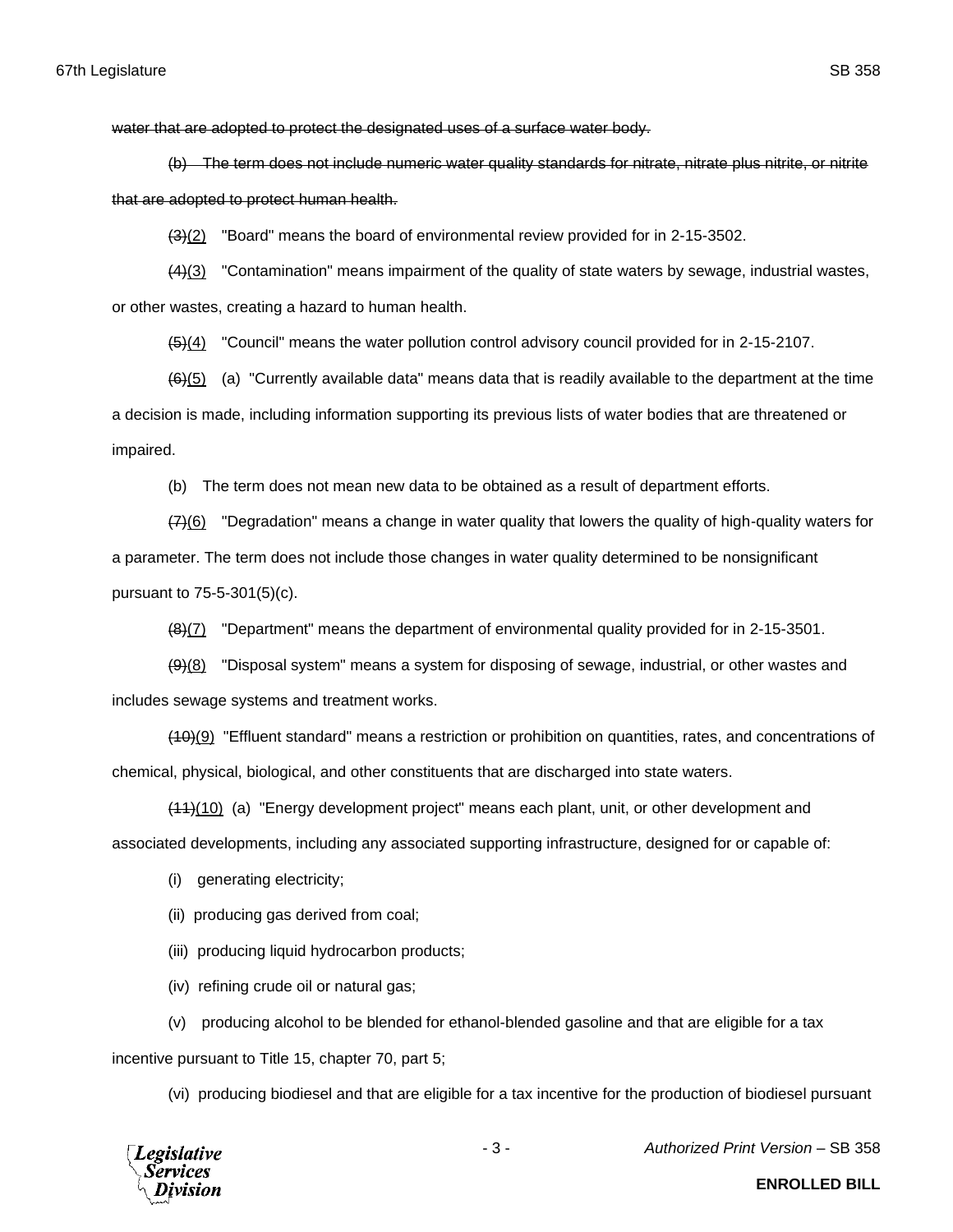to 15-32-701; or

(vii) transmitting electricity through an electric transmission line with a design capacity of equal to or greater than 50 kilovolts.

(b) The term does not include a nuclear facility as defined in 75-20-1202.

(12)(11) "Existing uses" means those uses actually attained in state waters on or after July 1, 1971, whether or not those uses are included in the water quality standards.

(13)(12) "High-quality waters" means all state waters, except:

(a) ground water classified as of January 1, 1995, within the "III" or "IV" classifications established by the board's classification rules; and

(b) surface waters that:

(i) are not capable of supporting any one of the designated uses for their classification; or

(ii) have zero flow or surface expression for more than 270 days during most years.

(14)(13) "Impaired water body" means a water body or stream segment for which sufficient credible data shows that the water body or stream segment is failing to achieve compliance with applicable water quality standards.

(15)(14) "Industrial waste" means a waste substance from the process of business or industry or from the development of any natural resource, together with any sewage that may be present.

(16)(15) "Interested person" means a person who has a real property interest, a water right, or an economic interest that is or may be directly and adversely affected by the department's preliminary decision regarding degradation of state waters, pursuant to 75-5-303. The term includes a person who has requested authorization to degrade high-quality waters.

(17)(16) "Load allocation" means the portion of a receiving water's loading capacity that is allocated to one of its existing or future nonpoint sources or to natural background sources.

(18 (17) "Loading capacity" means the mass of a pollutant that a water body can assimilate without a violation of water quality standards. For pollutants that cannot be measured in terms of mass, it means the maximum change that can occur from the best practicable condition in a surface water without causing a violation of the surface water quality standards.

(19)(18) "Local department of health" means the staff, including health officers, employed by a county,



- 4 - *Authorized Print Version* – SB 358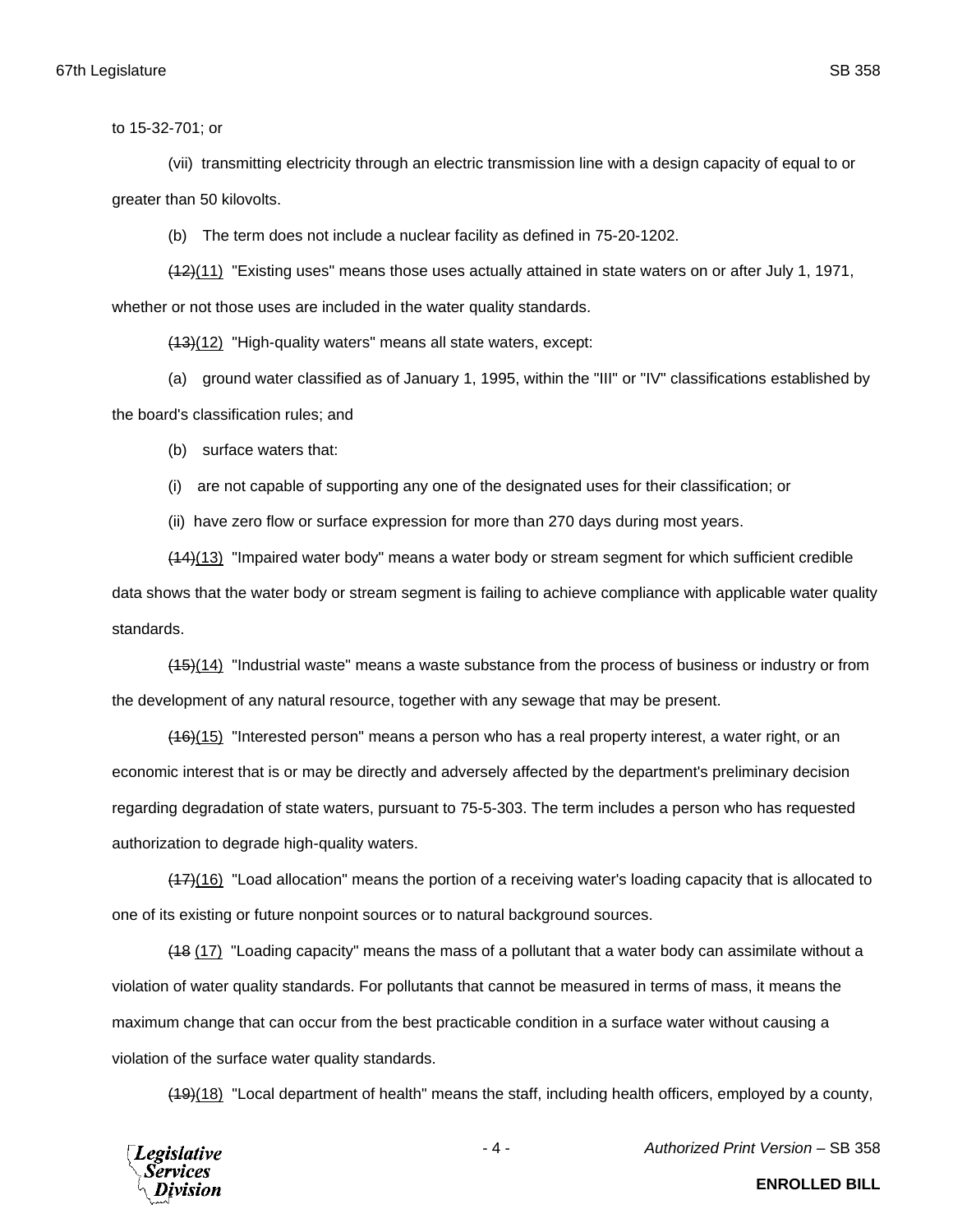city, city-county, or district board of health.

(20)(19) "Metal parameters" includes but is not limited to aluminum, antimony, arsenic, beryllium, barium, cadmium, chromium, copper, fluoride, iron, lead, manganese, mercury, nickel, selenium, silver, thallium, and zinc.

 $(21)(20)$  "Mixing zone" means an area established in a permit or final decision on nondegradation issued by the department where water quality standards may be exceeded, subject to conditions that are imposed by the department and that are consistent with the rules adopted by the board.

(22) "Nutrient standards variance" means numeric water quality criteria for nutrients based on a determination that base numeric nutrient standards cannot be achieved because of economic impacts or because of the limits of technology. The term includes individual, general, and alternative nutrient standards variances in accordance with 75-5-313.

(23)(21) "Nutrient work group" means an advisory work group, convened by the department, representing publicly owned and privately owned point sources of pollution, nonpoint sources of pollution, and other interested parties that will advise the department on the base numeric nutrient standards, the development of nutrient standards variances, and the implementation of those standards, and variances together with associated economic impacts.

(24)(22) "Other wastes" means garbage, municipal refuse, decayed wood, sawdust, shavings, bark, lime, sand, ashes, offal, night soil, oil, grease, tar, heat, chemicals, dead animals, sediment, wrecked or discarded equipment, radioactive materials, solid waste, and all other substances that may pollute state waters.

(25)(23) "Outstanding resource waters" means:

(a) state surface waters located wholly within the boundaries of areas designated as national parks or national wilderness areas as of October 1, 1995; or

(b) other surface waters or ground waters classified by the board under the provisions of 75-5-316 and approved by the legislature.

(26)(24) "Owner or operator" means a person who owns, leases, operates, controls, or supervises a point source.

(27)(25) "Parameter" means a physical, biological, or chemical property of state water when a value of that property affects the quality of the state water.



- 5 - *Authorized Print Version* – SB 358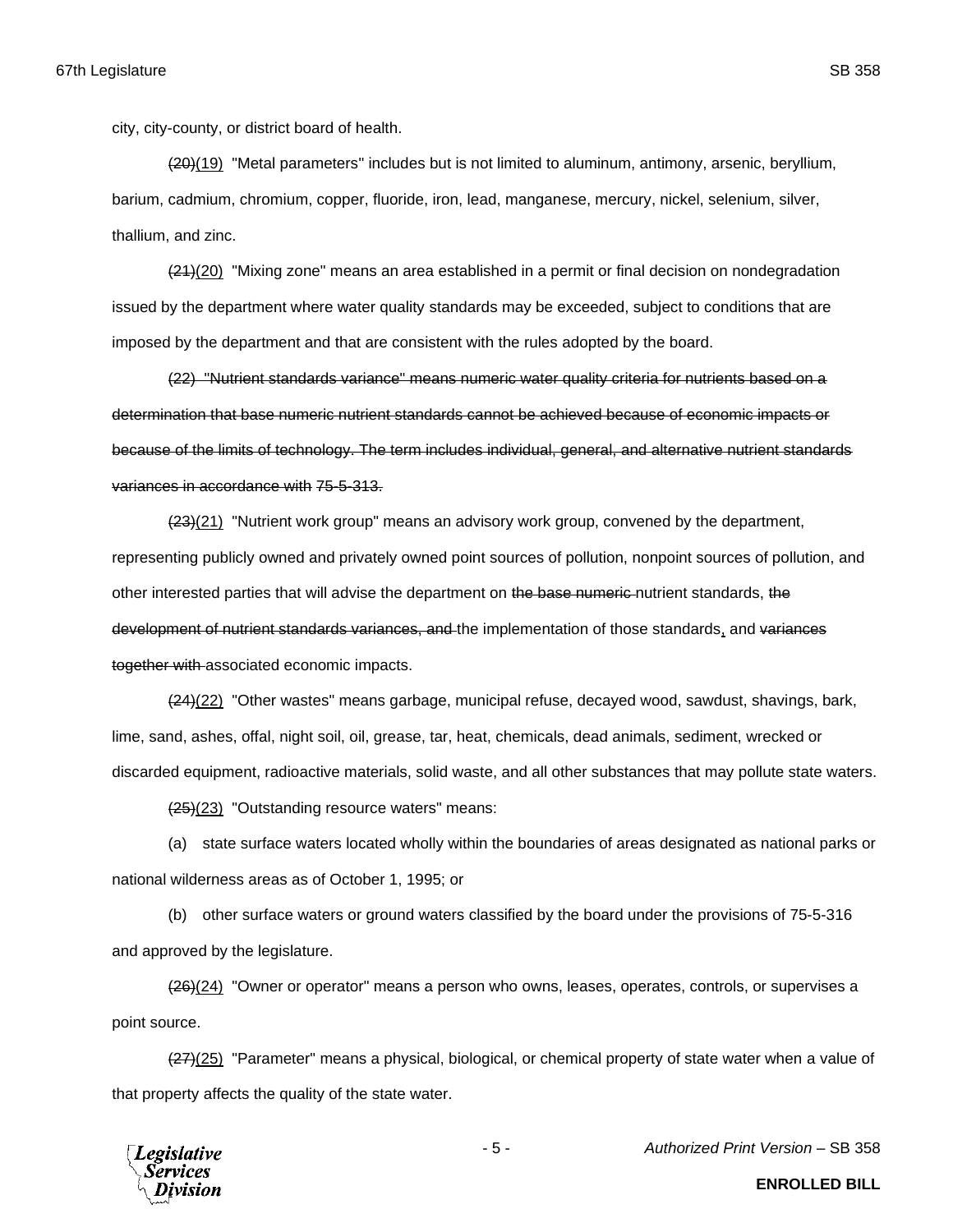(28)(26) "Person" means the state, a political subdivision of the state, institution, firm, corporation, partnership, individual, or other entity and includes persons resident in Canada.

(29)(27) "Point source" means a discernible, confined, and discrete conveyance, including but not limited to any pipe, ditch, channel, tunnel, conduit, well, discrete fissure, container, rolling stock, or vessel or other floating craft, from which pollutants are or may be discharged.

 $(30)(28)$  (a) "Pollution" means:

(i) contamination or other alteration of the physical, chemical, or biological properties of state waters that exceeds that permitted by Montana water quality standards, including but not limited to standards relating to change in temperature, taste, color, turbidity, or odor; or

(ii) the discharge, seepage, drainage, infiltration, or flow of liquid, gaseous, solid, radioactive, or other substance into state water that will or is likely to create a nuisance or render the waters harmful, detrimental, or injurious to public health, recreation, safety, or welfare, to livestock, or to wild animals, birds, fish, or other wildlife.

(b) The term does not include:

(i) a discharge, seepage, drainage, infiltration, or flow that is authorized under the pollution discharge permit rules adopted by the board under this chapter;

(ii) activities conducted under this chapter that comply with the conditions imposed by the department in short-term authorizations pursuant to 75-5-308;

(iii) contamination of ground water within the boundaries of an underground mine using in situ coal gasification and operating in accordance with a permit issued under 82-4-221.

(c) Contamination referred to in subsection (30)(b)(iii) (28)(b)(iii) does not require a mixing zone.

(31)(29) "Sewage" means water-carried waste products from residences, public buildings, institutions, or other buildings, including discharge from human beings or animals, together with ground water infiltration and surface water present.

(32)(30) "Sewage system" means a device for collecting or conducting sewage, industrial wastes, or other wastes to an ultimate disposal point.

(33)(31) "Standard of performance" means a standard adopted by the board for the control of the discharge of pollutants that reflects the greatest degree of effluent reduction achievable through application of



- 6 - *Authorized Print Version* – SB 358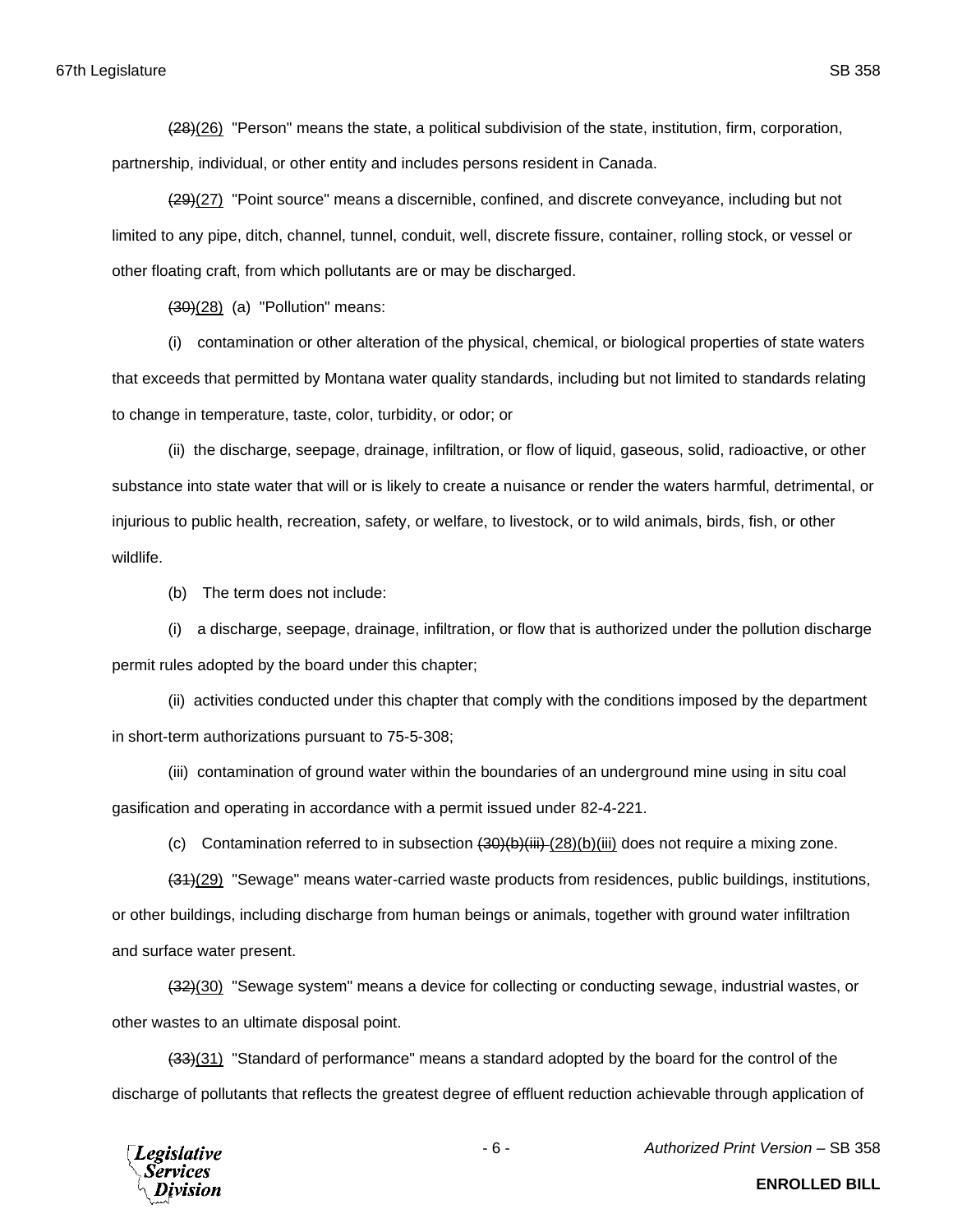the best available demonstrated control technology, processes, operating methods, or other alternatives, including, when practicable, a standard permitting no discharge of pollutants.

(34)(32) (a) "State waters" means a body of water, irrigation system, or drainage system, either surface or underground.

(b) The term does not apply to:

(i) ponds or lagoons used solely for treating, transporting, or impounding pollutants; or

(ii) irrigation waters or land application disposal waters when the waters are used up within the irrigation or land application disposal system and the waters are not returned to state waters.

(35)(33) "Sufficient credible data" means chemical, physical, or biological monitoring data, alone or in combination with narrative information, that supports a finding as to whether a water body is achieving compliance with applicable water quality standards.

(36)(34) "Threatened water body" means a water body or stream segment for which sufficient credible data and calculated increases in loads show that the water body or stream segment is fully supporting its designated uses but threatened for a particular designated use because of:

(a) proposed sources that are not subject to pollution prevention or control actions required by a discharge permit, the nondegradation provisions, or reasonable land, soil, and water conservation practices; or

(b) documented adverse pollution trends.

 $\left(\frac{37}{35}\right)$  "Total maximum daily load" or "TMDL" means the sum of the individual waste load allocations for point sources and load allocations for both nonpoint sources and natural background sources established at a level necessary to achieve compliance with applicable surface water quality standards.

(38)(36) "Treatment works" means works, including sewage lagoons, installed for treating or holding sewage, industrial wastes, or other wastes.

(39)(37) "Waste load allocation" means the portion of a receiving water's loading capacity that is allocated to one of its existing or future point sources.

(40)(38) "Water quality protection practices" means those activities, prohibitions, maintenance procedures, or other management practices applied to point and nonpoint sources designed to protect, maintain, and improve the quality of state waters. Water quality protection practices include but are not limited to treatment requirements, standards of performance, effluent standards, and operating procedures and



- 7 - *Authorized Print Version* – SB 358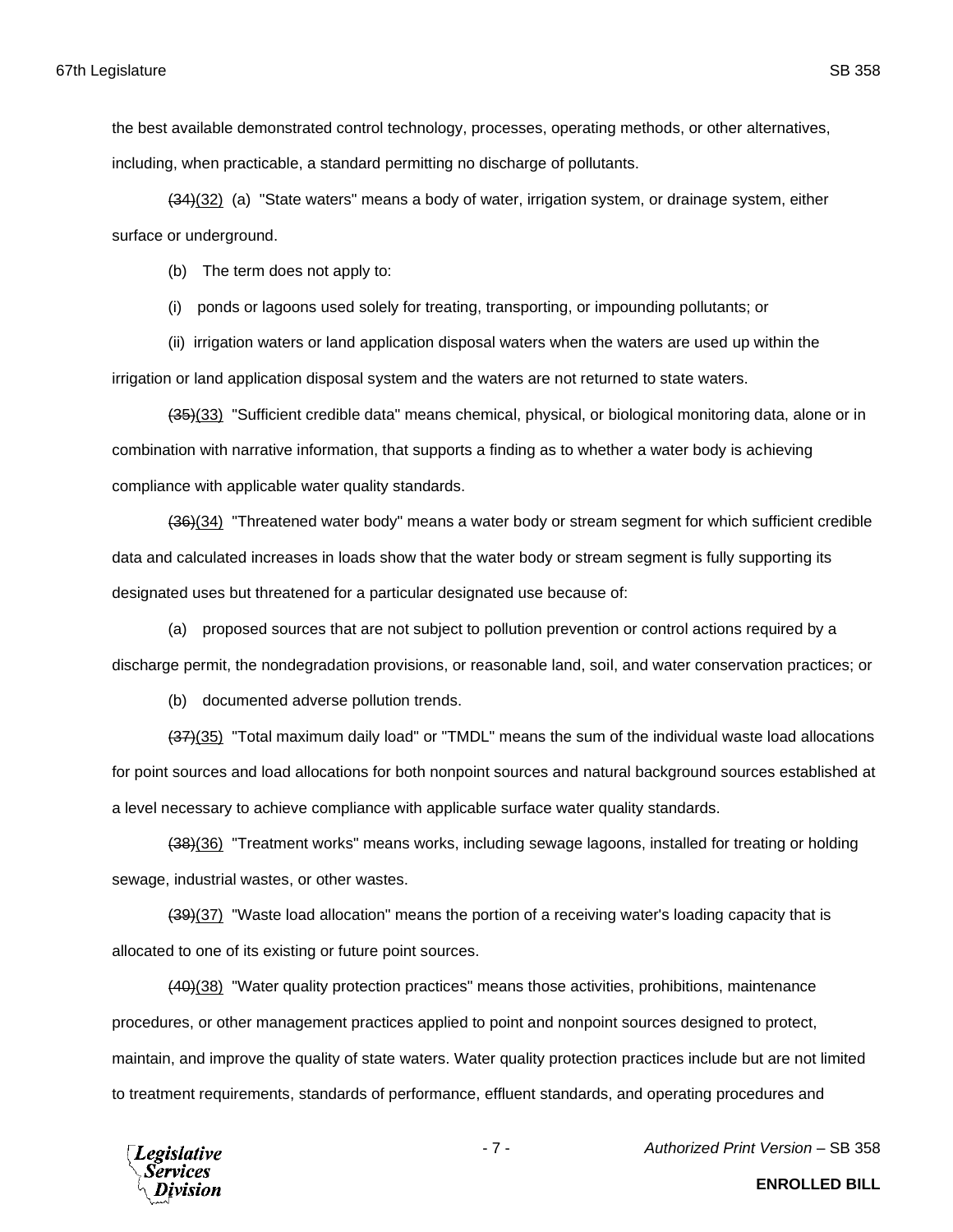practices to control site runoff, spillage or leaks, sludge or water disposal, or drainage from material storage.

(41)(39) "Water well" means an excavation that is drilled, cored, bored, washed, driven, dug, jetted, or otherwise constructed and intended for the location, diversion, artificial recharge, or acquisition of ground water.

(42)(40) "Watershed advisory group" means a group of individuals who wish to participate in an advisory capacity in revising and reprioritizing the list of water bodies developed under 75-5-702 and in the development of TMDLs under 75-5-703, including those groups or individuals requested by the department to participate in an advisory capacity as provided in 75-5-704.

**75-5-103. (Effective on occurrence of contingency) Definitions.** Unless the context requires otherwise, in this chapter, the following definitions apply:

- (1) "Associated supporting infrastructure" means:
- (a) electric transmission and distribution facilities;
- (b) pipeline facilities;
- (c) aboveground ponds and reservoirs and underground storage reservoirs;
- (d) rail transportation;
- (e) aqueducts and diversion dams;

(f) devices or equipment associated with the delivery of an energy form or product produced at an energy development project; or

(g) other supporting infrastructure, as defined by board rule, that is necessary for an energy development project.

(2) (a) "Base numeric nutrient standards" means numeric water quality criteria for nutrients in surface water that are adopted to protect the designated uses of a surface water body.

(b) The term does not include numeric water quality standards for nitrate, nitrate plus nitrite, or nitrite that are adopted to protect human health.

(3)(2) "Board" means the board of environmental review provided for in 2-15-3502.

(4)(3) "Contamination" means impairment of the quality of state waters by sewage, industrial wastes,

or other wastes, creating a hazard to human health.

(5)(4) "Council" means the water pollution control advisory council provided for in 2-15-2107.

 $(6)(5)$  (a) "Currently available data" means data that is readily available to the department at the time



- 8 - *Authorized Print Version* – SB 358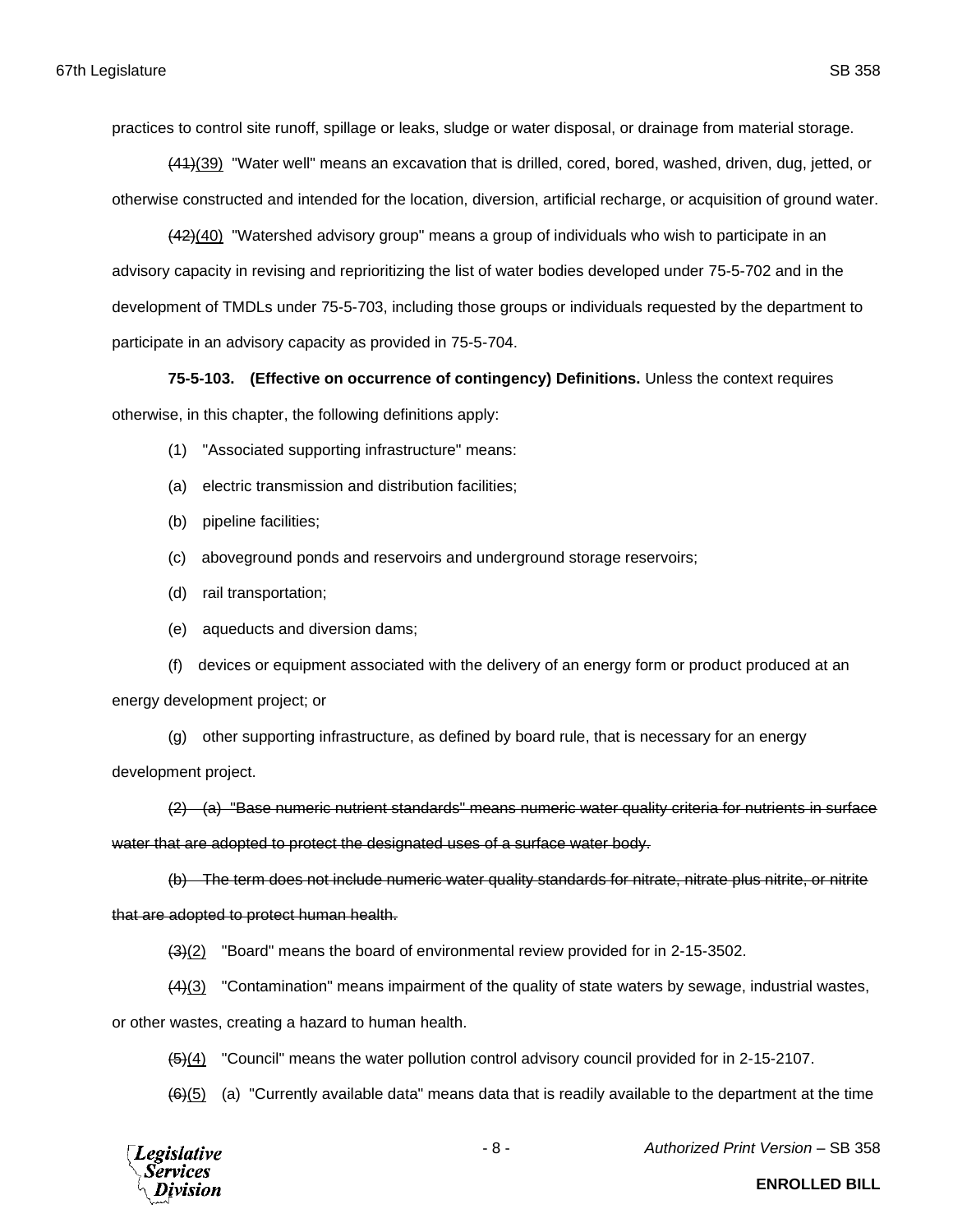a decision is made, including information supporting its previous lists of water bodies that are threatened or impaired.

(b) The term does not mean new data to be obtained as a result of department efforts.

(7)(6) "Degradation" means a change in water quality that lowers the quality of high-quality waters for a parameter. The term does not include those changes in water quality determined to be nonsignificant pursuant to 75-5-301(5)(c).

(8)(7) "Department" means the department of environmental quality provided for in 2-15-3501.

 $(9)$ (8) "Disposal system" means a system for disposing of sewage, industrial, or other wastes and includes sewage systems and treatment works.

(10)(9) "Effluent standard" means a restriction or prohibition on quantities, rates, and concentrations of chemical, physical, biological, and other constituents that are discharged into state waters.

(11)(10) (a) "Energy development project" means each plant, unit, or other development and associated developments, including any associated supporting infrastructure, designed for or capable of:

(i) generating electricity;

- (ii) producing gas derived from coal;
- (iii) producing liquid hydrocarbon products;
- (iv) refining crude oil or natural gas;

(v) producing alcohol to be blended for ethanol-blended gasoline and that are eligible for a tax incentive pursuant to Title 15, chapter 70, part 5;

(vi) producing biodiesel and that are eligible for a tax incentive for the production of biodiesel pursuant to 15-32-701; or

(vii) transmitting electricity through an electric transmission line with a design capacity of equal to or greater than 50 kilovolts.

(b) The term does not include a nuclear facility as defined in 75-20-1202.

(12)(11) "Existing uses" means those uses actually attained in state waters on or after July 1, 1971,

whether or not those uses are included in the water quality standards.

(13)(12) "High-quality waters" means all state waters, except:

(a) ground water classified as of January 1, 1995, within the "III" or "IV" classifications established by



- 9 - *Authorized Print Version* – SB 358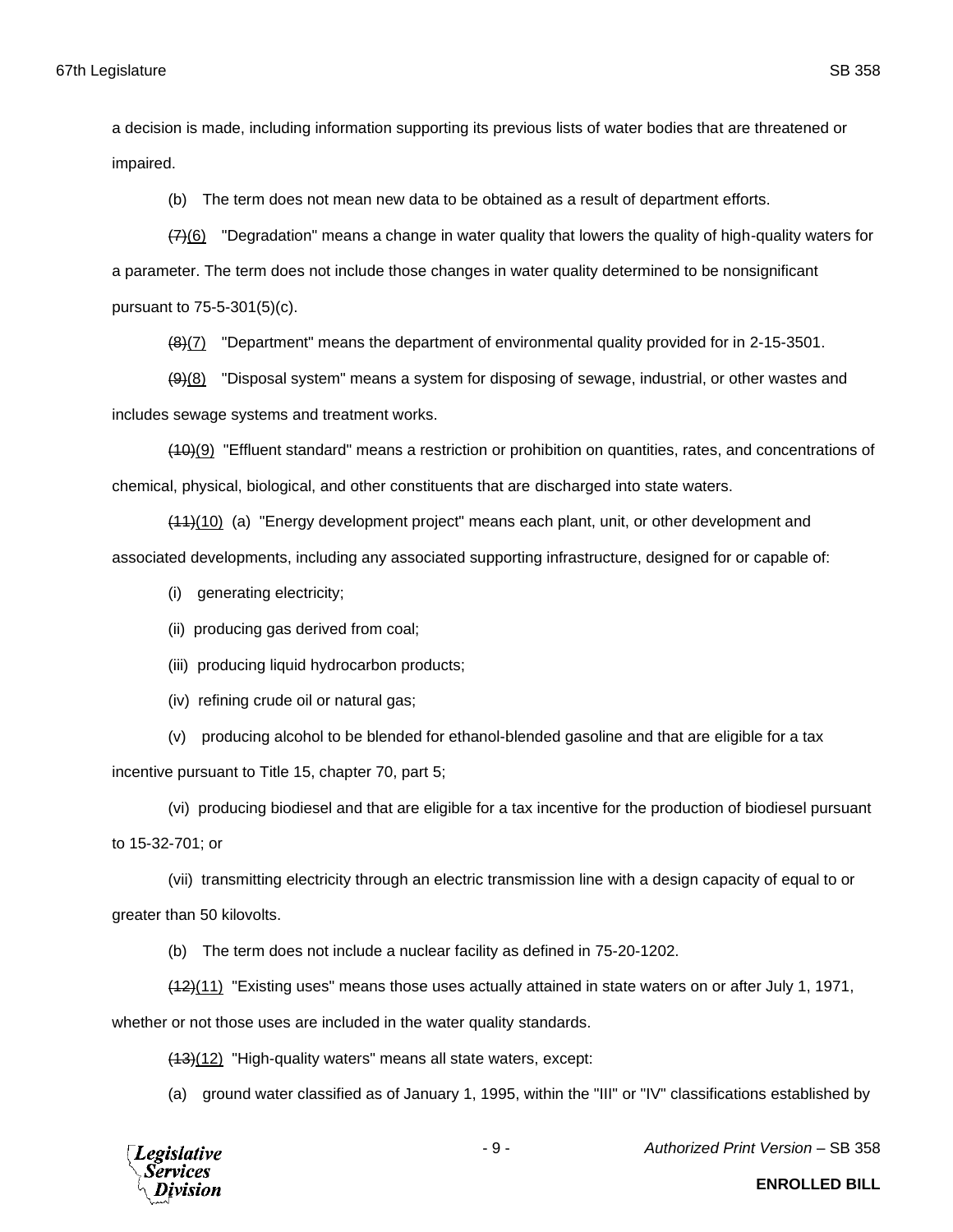the board's classification rules; and

(b) surface waters that:

(i) are not capable of supporting any one of the designated uses for their classification; or

(ii) have zero flow or surface expression for more than 270 days during most years.

(14)(13) "Impaired water body" means a water body or stream segment for which sufficient credible data shows that the water body or stream segment is failing to achieve compliance with applicable water quality standards.

(15)(14) "Industrial waste" means a waste substance from the process of business or industry or from the development of any natural resource, together with any sewage that may be present.

(16)(15) "Interested person" means a person who has a real property interest, a water right, or an economic interest that is or may be directly and adversely affected by the department's preliminary decision regarding degradation of state waters, pursuant to 75-5-303. The term includes a person who has requested authorization to degrade high-quality waters.

(17)(16) "Load allocation" means the portion of a receiving water's loading capacity that is allocated to one of its existing or future nonpoint sources or to natural background sources.

(18)(17) "Loading capacity" means the mass of a pollutant that a water body can assimilate without a violation of water quality standards. For pollutants that cannot be measured in terms of mass, it means the maximum change that can occur from the best practicable condition in a surface water without causing a violation of the surface water quality standards.

(19)(18) "Local department of health" means the staff, including health officers, employed by a county, city, city-county, or district board of health.

(20)(19) "Metal parameters" includes but is not limited to aluminum, antimony, arsenic, beryllium, barium, cadmium, chromium, copper, fluoride, iron, lead, manganese, mercury, nickel, selenium, silver, thallium, and zinc.

(21)(20) "Mixing zone" means an area established in a permit or final decision on nondegradation issued by the department where water quality standards may be exceeded, subject to conditions that are imposed by the department and that are consistent with the rules adopted by the board.

(22) "Nutrient standards variance" means numeric water quality criteria for nutrients based on a



- 10 - *Authorized Print Version* – SB 358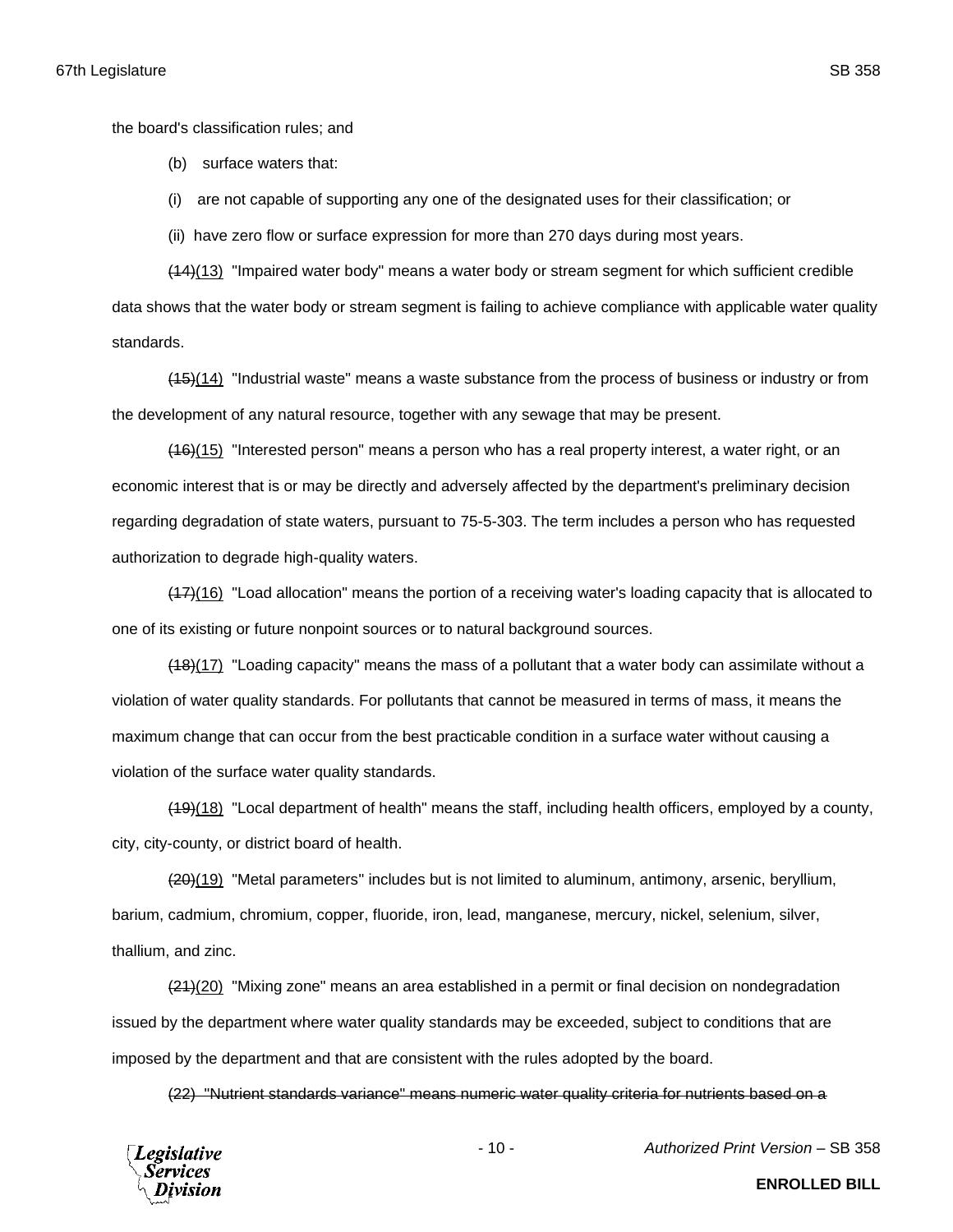determination that base numeric nutrient standards cannot be achieved because of economic impacts or because of the limits of technology. The term includes individual, general, and alternative nutrient standards variances in accordance with 75-5-313.

(23)(21) "Nutrient work group" means an advisory work group, convened by the department, representing publicly owned and privately owned point sources of pollution, nonpoint sources of pollution, and other interested parties that will advise the department on the base numeric nutrient standards, the development of nutrient standards variances, and the implementation of those standards, and variances together with associated economic impacts.

(24)(22) "Other wastes" means garbage, municipal refuse, decayed wood, sawdust, shavings, bark, lime, sand, ashes, offal, night soil, oil, grease, tar, heat, chemicals, dead animals, sediment, wrecked or discarded equipment, radioactive materials, solid waste, and all other substances that may pollute state waters.

(25)(23) "Outstanding resource waters" means:

(a) state surface waters located wholly within the boundaries of areas designated as national parks or national wilderness areas as of October 1, 1995; or

(b) other surface waters or ground waters classified by the board under the provisions of 75-5-316 and approved by the legislature.

(26)(24) "Owner or operator" means a person who owns, leases, operates, controls, or supervises a point source.

(27)(25) "Parameter" means a physical, biological, or chemical property of state water when a value of that property affects the quality of the state water.

(28)(26) "Person" means the state, a political subdivision of the state, institution, firm, corporation, partnership, individual, or other entity and includes persons resident in Canada.

(29)(27) "Point source" means a discernible, confined, and discrete conveyance, including but not limited to any pipe, ditch, channel, tunnel, conduit, well, discrete fissure, container, rolling stock, or vessel or other floating craft, from which pollutants are or may be discharged.

 $(30)(28)$  (a) "Pollution" means:

(i) contamination or other alteration of the physical, chemical, or biological properties of state waters that exceeds that permitted by Montana water quality standards, including but not limited to standards relating



- 11 - *Authorized Print Version* – SB 358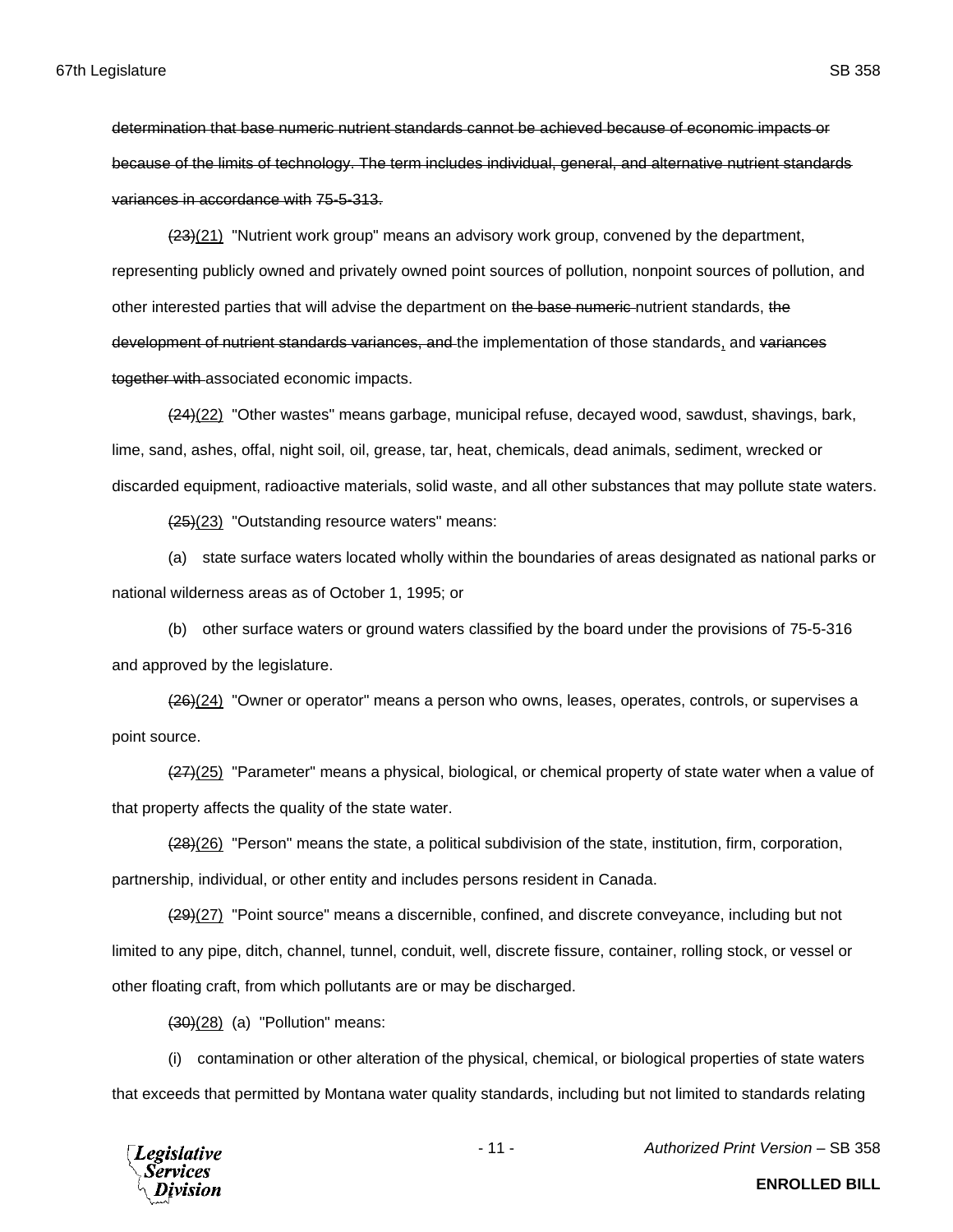to change in temperature, taste, color, turbidity, or odor; or

(ii) the discharge, seepage, drainage, infiltration, or flow of liquid, gaseous, solid, radioactive, or other substance into state water that will or is likely to create a nuisance or render the waters harmful, detrimental, or injurious to public health, recreation, safety, or welfare, to livestock, or to wild animals, birds, fish, or other wildlife.

(b) The term does not include:

(i) a discharge, seepage, drainage, infiltration, or flow that is authorized under the pollution discharge permit rules adopted by the board under this chapter;

(ii) activities conducted under this chapter that comply with the conditions imposed by the department in short-term authorizations pursuant to 75-5-308;

(iii) contamination of ground water within the boundaries of a geologic storage reservoir, as defined in 82-11-101, by a carbon dioxide injection well in accordance with a permit issued pursuant to Title 82, chapter 11, part 1;

(iv) contamination of ground water within the boundaries of an underground mine using in situ coal gasification and operating in accordance with a permit issued under 82-4-221;

(c) Contamination referred to in subsections  $(30)(b)(iii)$  and  $(30)(b)(iv)$  (28)(b)(iii) and (28)(b)(iv) does not require a mixing zone.

 $(31)(29)$  "Sewage" means water-carried waste products from residences, public buildings, institutions, or other buildings, including discharge from human beings or animals, together with ground water infiltration and surface water present.

 $\left(\frac{32}{10}\right)$  "Sewage system" means a device for collecting or conducting sewage, industrial wastes, or other wastes to an ultimate disposal point.

 $(33)(31)$  "Standard of performance" means a standard adopted by the board for the control of the discharge of pollutants that reflects the greatest degree of effluent reduction achievable through application of the best available demonstrated control technology, processes, operating methods, or other alternatives, including, when practicable, a standard permitting no discharge of pollutants.

(34)(32) (a) "State waters" means a body of water, irrigation system, or drainage system, either surface or underground.



- 12 - *Authorized Print Version* – SB 358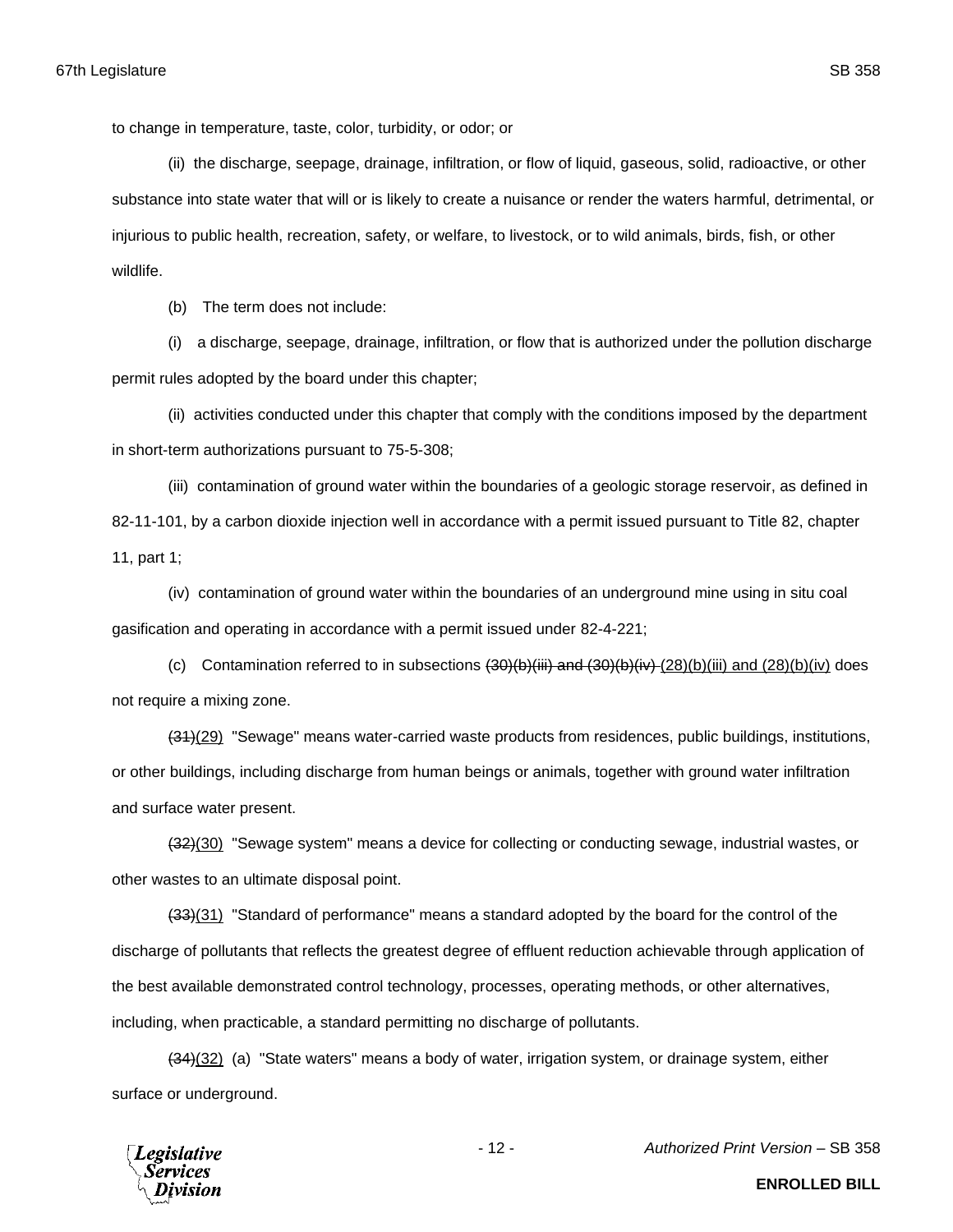(b) The term does not apply to:

(i) ponds or lagoons used solely for treating, transporting, or impounding pollutants; or

(ii) irrigation waters or land application disposal waters when the waters are used up within the

irrigation or land application disposal system and the waters are not returned to state waters.

(35)(33) "Sufficient credible data" means chemical, physical, or biological monitoring data, alone or in combination with narrative information, that supports a finding as to whether a water body is achieving compliance with applicable water quality standards.

(36)(34) "Threatened water body" means a water body or stream segment for which sufficient credible data and calculated increases in loads show that the water body or stream segment is fully supporting its designated uses but threatened for a particular designated use because of:

(a) proposed sources that are not subject to pollution prevention or control actions required by a discharge permit, the nondegradation provisions, or reasonable land, soil, and water conservation practices; or

(b) documented adverse pollution trends.

 $(37)(35)$  "Total maximum daily load" or "TMDL" means the sum of the individual waste load allocations for point sources and load allocations for both nonpoint sources and natural background sources established at a level necessary to achieve compliance with applicable surface water quality standards.

(38)(36) "Treatment works" means works, including sewage lagoons, installed for treating or holding sewage, industrial wastes, or other wastes.

(39)(37) "Waste load allocation" means the portion of a receiving water's loading capacity that is allocated to one of its existing or future point sources.

(40)(38) "Water quality protection practices" means those activities, prohibitions, maintenance procedures, or other management practices applied to point and nonpoint sources designed to protect, maintain, and improve the quality of state waters. Water quality protection practices include but are not limited to treatment requirements, standards of performance, effluent standards, and operating procedures and practices to control site runoff, spillage or leaks, sludge or water disposal, or drainage from material storage.

(41)(39) "Water well" means an excavation that is drilled, cored, bored, washed, driven, dug, jetted, or otherwise constructed and intended for the location, diversion, artificial recharge, or acquisition of ground water.

(42)(40) "Watershed advisory group" means a group of individuals who wish to participate in an



- 13 - *Authorized Print Version* – SB 358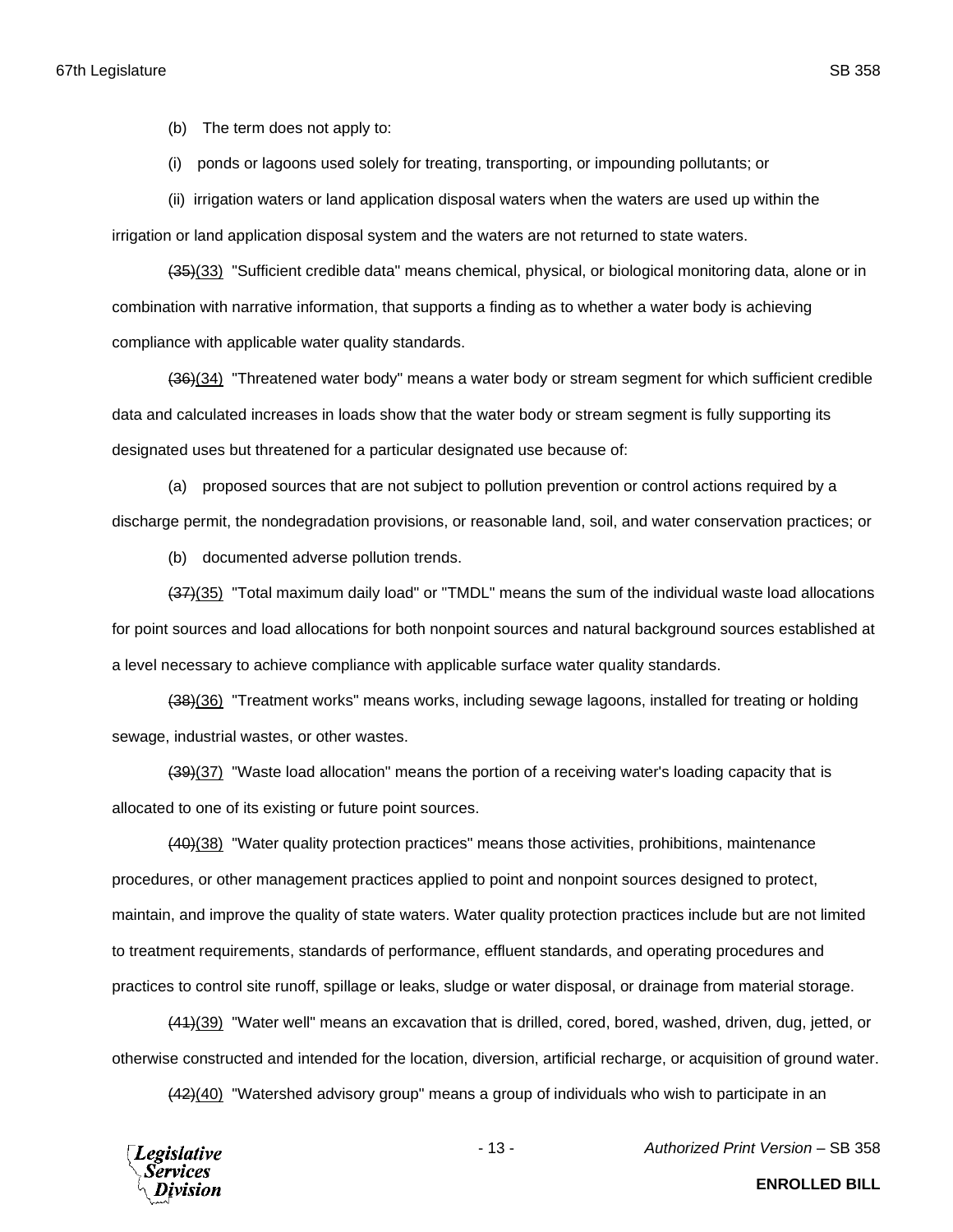advisory capacity in revising and reprioritizing the list of water bodies developed under 75-5-702 and in the development of TMDLs under 75-5-703, including those groups or individuals requested by the department to participate in an advisory capacity as provided in 75-5-704."

**Section 6.** Section 75-5-105, MCA, is amended to read:

"**75-5-105. Confidentiality of records.** Except as provided in 80-15-108, any information concerning sources of pollution that is furnished to the board or department or that is obtained by either of them is a matter of public record and open to public use. However, any information unique to the owner or operator of a source of pollution that would, if disclosed, reveal methods or processes entitled to protection as trade secrets must be maintained as confidential if so determined by a court of competent jurisdiction. The owner or operator shall file a declaratory judgment action to establish the existence of a trade secret if the owner or operator wishes the information to remain confidential. The department must be served in the action and may intervene as a party. Any information not intended to be public when submitted to the board or department must be submitted in writing and clearly marked as confidential. Except as provided in 75-5-314, the The data describing physical and chemical characteristics of a waste discharged to state waters may not be considered confidential. The board may use any information in compiling or publishing analyses or summaries relating to water pollution if the analyses or summaries do not identify any owner or operator of a source of pollution or reveal any information that is otherwise made confidential by this section."

**Section 7.** Section 75-5-317, MCA, is amended to read:

"**75-5-317. Nonsignificant activities.** (1) The categories or classes of activities identified in subsection (2) cause changes in water quality that are nonsignificant because of their low potential for harm to human health or the environment and their conformance with the guidance found in 75-5-301(5)(c).

- (2) The following categories or classes of activities are not subject to the provisions of 75-5-303:
- (a) existing activities that are nonpoint sources of pollution as of April 29, 1993;

(b) activities that are nonpoint sources of pollution initiated after April 29, 1993, when reasonable land, soil, and water conservation practices are applied and existing and anticipated beneficial uses will be fully protected;



- 14 - *Authorized Print Version* – SB 358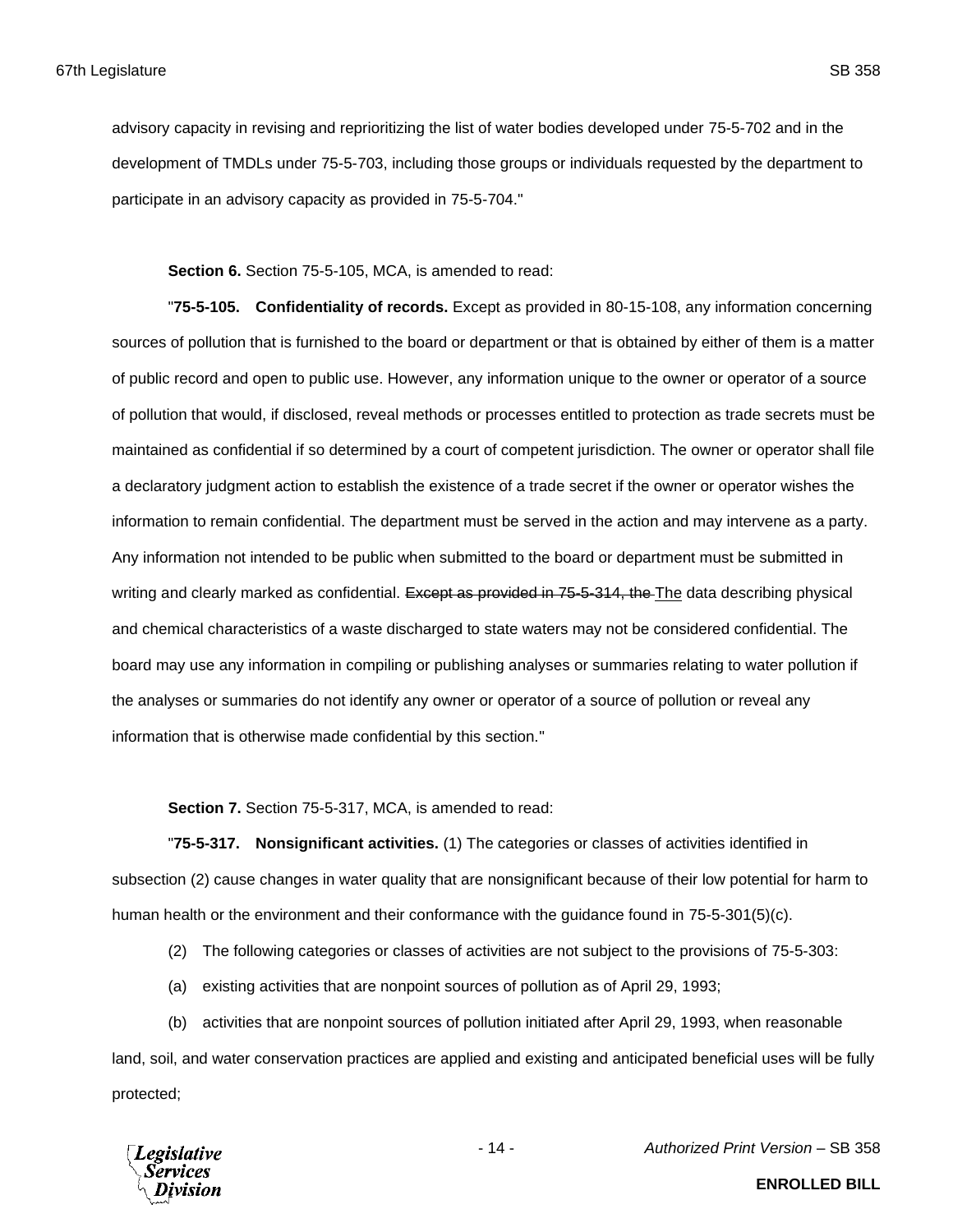67th Legislature SB 358

(c) use of agricultural chemicals in accordance with a specific agricultural chemical ground water management plan promulgated under 80-15-212, if applicable, or in accordance with an environmental protection agency-approved label and when existing and anticipated uses will be fully protected;

(d) changes in existing water quality resulting from an emergency or remedial activity that is designed to protect public health or the environment and is approved, authorized, or required by the department;

(e) changes in existing ground water quality resulting from treatment of a public water supply system, as defined in 75-6-102, or a public sewage system, as defined in 75-6-102, by chlorination or other similar means that is designed to protect the public health or the environment and that is approved, authorized, or required by the department;

(f) the use of drilling fluids, sealants, additives, disinfectants, and rehabilitation chemicals in water well or monitoring well drilling, development, or abandonment, if used according to department-approved water quality protection practices and if no discharge to surface water will occur;

(g) short-term changes in existing water quality resulting from activities authorized by the department pursuant to 75-5-308;

(h) land application of animal waste, domestic septage, or waste from public sewage treatment systems containing nutrients when the wastes are applied to the land in a beneficial manner, application rates are based on agronomic uptake of applied nutrients, and other parameters will not cause degradation;

(i) use of gray water, as defined in 75-5-325, from nonpublic gray water reuse systems for irrigation during the growing season in accordance with gray water reuse rules adopted pursuant to 75-5-305;

(j) incidental leakage of water from a public water supply system, as defined in 75-6-102, or from a public sewage system, as defined in 75-6-102, utilizing best practicable control technology designed and constructed in accordance with Title 75, chapter 6;

(k) discharges of water to ground water from water well or monitoring well tests, hydrostatic pressure and leakage tests, or wastewater from the disinfection or flushing of water mains and storage reservoirs, conducted in accordance with department-approved water quality protection practices;

(l) oil and gas drilling, production, abandonment, plugging, and restoration activities that do not result in discharges to surface water and that are performed in accordance with Title 82, chapter 10, or Title 82, chapter 11;



- 15 - *Authorized Print Version* – SB 358

**ENROLLED BILL**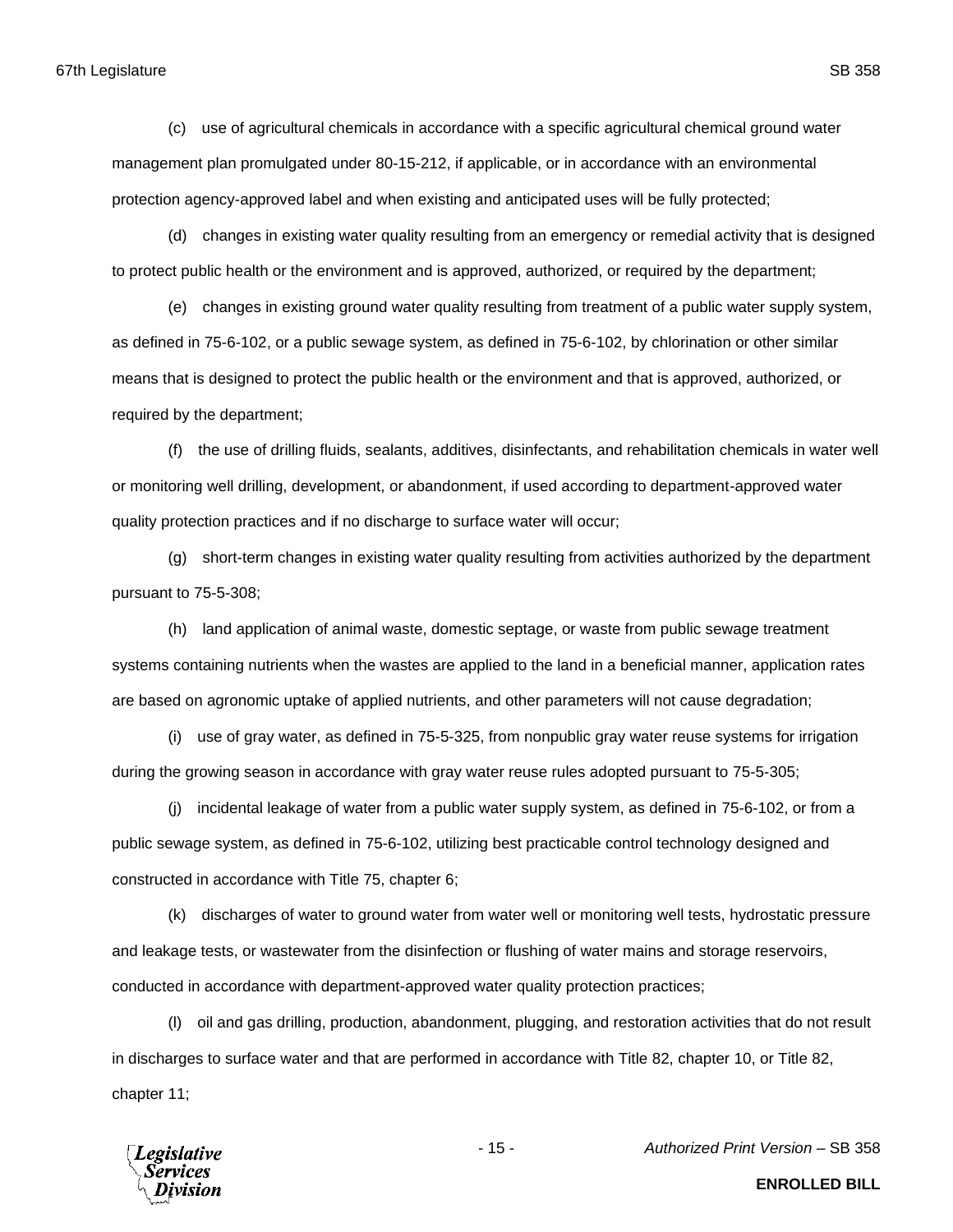## 67th Legislature SB 358

(m) short-term changes in existing water quality resulting from ordinary and everyday activities of humans or domesticated animals, including but not limited to:

(i) such recreational activities as boating, hiking, hunting, fishing, wading, swimming, and camping;

(ii) fording of streams or other bodies of water by vehicular or other means; and

(iii) drinking from or fording of streams or other bodies of water by livestock and other domesticated animals;

(n) coal and uranium prospecting that does not result in a discharge to surface water, that does not involve a test pit located in surface water or that may affect surface water, and that is performed in accordance with Title 82, chapter 4;

(o) solid waste management systems, motor vehicle wrecking facilities, and county motor vehicle graveyards licensed and operating in accordance with Title 75, chapter 10, part 2, or Title 75, chapter 10, part 5;

(p) hazardous waste management facilities permitted and operated in accordance with Title 75, chapter 10, part 4;

(q) metallic and nonmetallic mineral exploration that does not result in a discharge to surface water and that is permitted under and performed in accordance with Title 82, chapter 4, parts 3 and 4;

(r) stream-related construction projects or stream enhancement projects that result in temporary changes to water quality but do not result in long-term detrimental effects and that have been authorized pursuant to 75-5-318;

(s) diversions or withdrawals of water established and recognized under Title 85, chapter 2;

(t) the maintenance, repair, or replacement of dams, diversions, weirs, or other constructed works that are related to existing water rights and that are within wilderness areas so long as existing and anticipated beneficial uses are protected and as long as the changes in existing water quality relative to the project are short term; and

(u) discharges of total phosphorus or total nitrogen that do not:

(i) create conditions that are toxic or harmful to human, animal, plant, and aquatic life;

(ii) create conditions that produce undesirable aquatic life; or

(iii) cause measurable changes in aquatic life; and



- 16 - *Authorized Print Version* – SB 358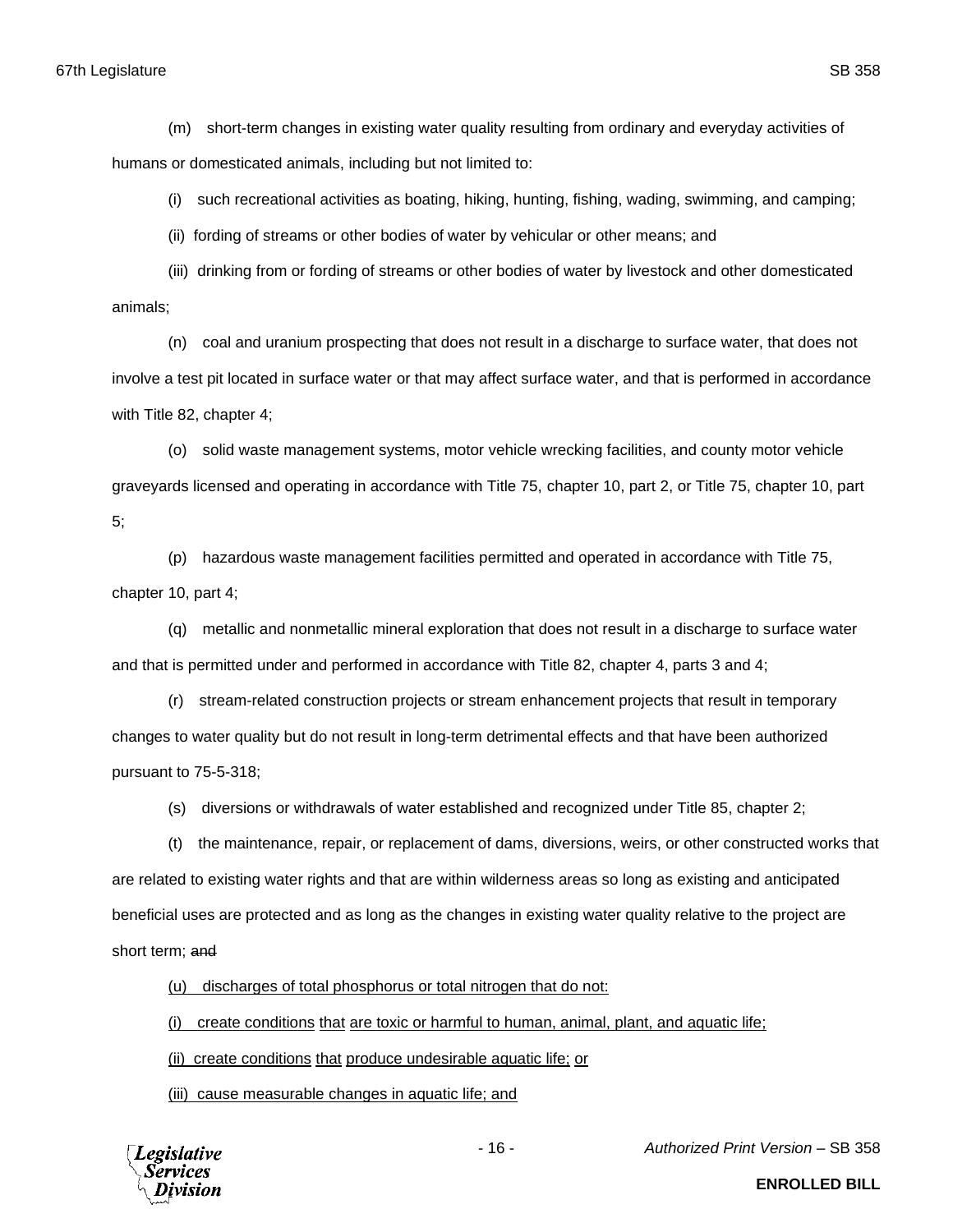$(u)(v)$  any other activity that is nonsignficant because of its low potential for harm to human health or to the environment and its conformance with the guidance found in 75-5-301(5)(c)

(u) any other activity that is nonsignificant because of its low potential for harm to human health or to the environment and its conformance with the guidance found in 75-5-301 (5)(c)."

**Section 8.** Section 75-5-320, MCA, is amended to read:

"**75-5-320. Temporary water quality standards variances.** (1) Except as provided in 75-5-222(2) and 75-5-313, the department may adopt rules providing criteria and procedures for the department to issue a temporary variance to water quality standards if:

(a) a variance will not result in a lowering of currently attained, ambient water quality;

(b) the department rules are consistent, as necessary, with federal rules that authorize states to adopt variances from standards, including but not limited to 40 CFR 131.14; and

(c) (i) a permittee cannot reasonably expect to meet a water quality standard during the permit term for which the variance is approved; and

(ii) a permit compliance schedule is not feasible to preclude the need for a variance during the permit term for which the variance is approved.

(2) In order to receive a temporary variance, a permittee shall evaluate facility operations and infrastructure to maximize pollutant reduction through an optimization study. The variance must require the implementation of optimization study actions as terms and conditions of the discharge permit.

(3) The department shall review a temporary variance issued pursuant to this section at least once every 5 years and may continue, modify, or terminate the temporary variance as a result of the review."

**Section 9. Repealer.** The following sections of the Montana Code Annotated are repealed:

75-5-313. Nutrient standards variances -- individual, general, and alternative.

75-5-314. Confidentiality of base numeric standards and nutrient standards variances.

75-5-319. Compliance schedule for base numeric nutrient standards.

**Section 10. Repealer.** ARM 17.30.660 is repealed.



- 17 - *Authorized Print Version* – SB 358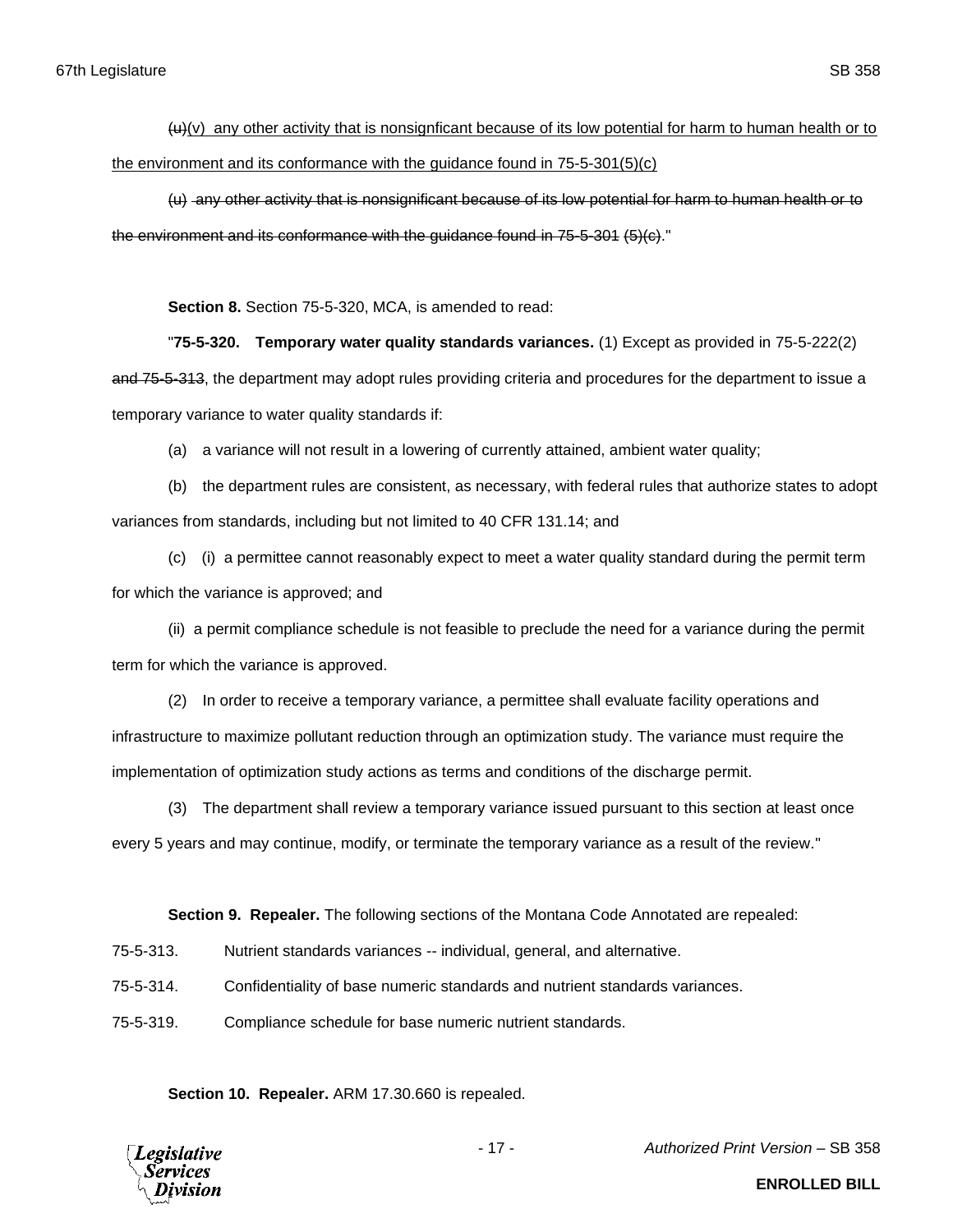**Section 9. Codification instruction.** [Sections 1 and 2] are intended to be codified as an integral part of Title 75, chapter 5, and the provisions of Title 75, chapter 5, apply to [sections 1 and 2].

**Section 10. Saving clause**. [This act] does not affect nutrient standards variances granted before [the effective date of this act], or rights and duties that matured, penalties that were incurred, or proceedings that were begun before [the effective date of this act].

**Section 11. Effective date**. [This act] is effective on passage and approval.

- END -

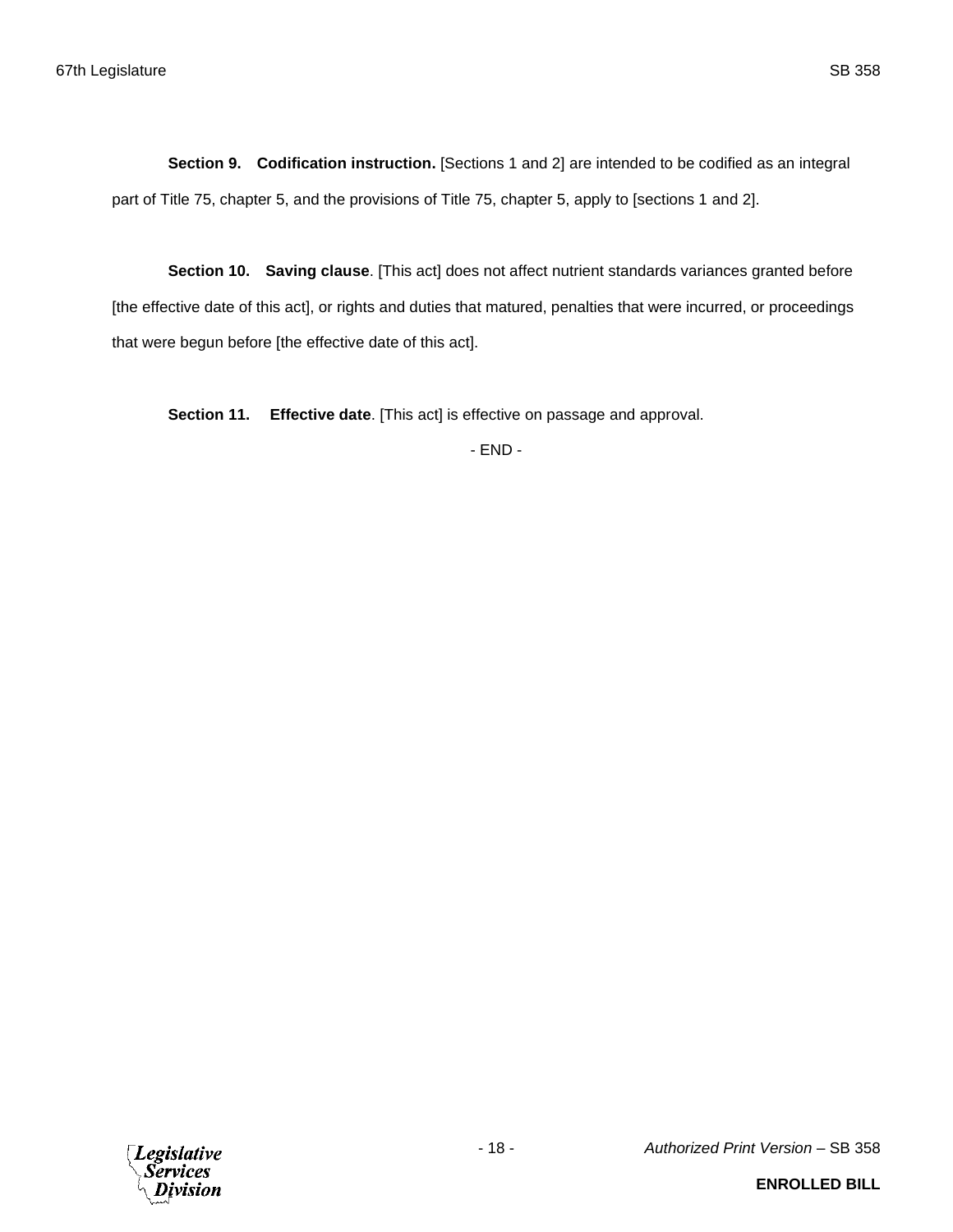I hereby certify that the within bill,

SB 358, originated in the Senate.

Secretary of the Senate

President of the Senate

| Signed this | ua v   |
|-------------|--------|
|             |        |
| $\Omega$    | 111111 |

\_\_\_\_\_\_\_\_\_\_\_\_\_\_\_\_\_\_\_\_\_\_\_\_\_\_\_\_\_\_\_\_\_\_\_\_\_\_\_\_\_\_\_

\_\_\_\_\_\_\_\_\_\_\_\_\_\_\_\_\_\_\_\_\_\_\_\_\_\_\_\_\_\_\_\_\_\_\_\_\_\_\_\_\_\_\_

Speaker of the House

| Sianed this |  |
|-------------|--|
| $\Omega$    |  |

\_\_\_\_\_\_\_\_\_\_\_\_\_\_\_\_\_\_\_\_\_\_\_\_\_\_\_\_\_\_\_\_\_\_\_\_\_\_\_\_\_\_\_